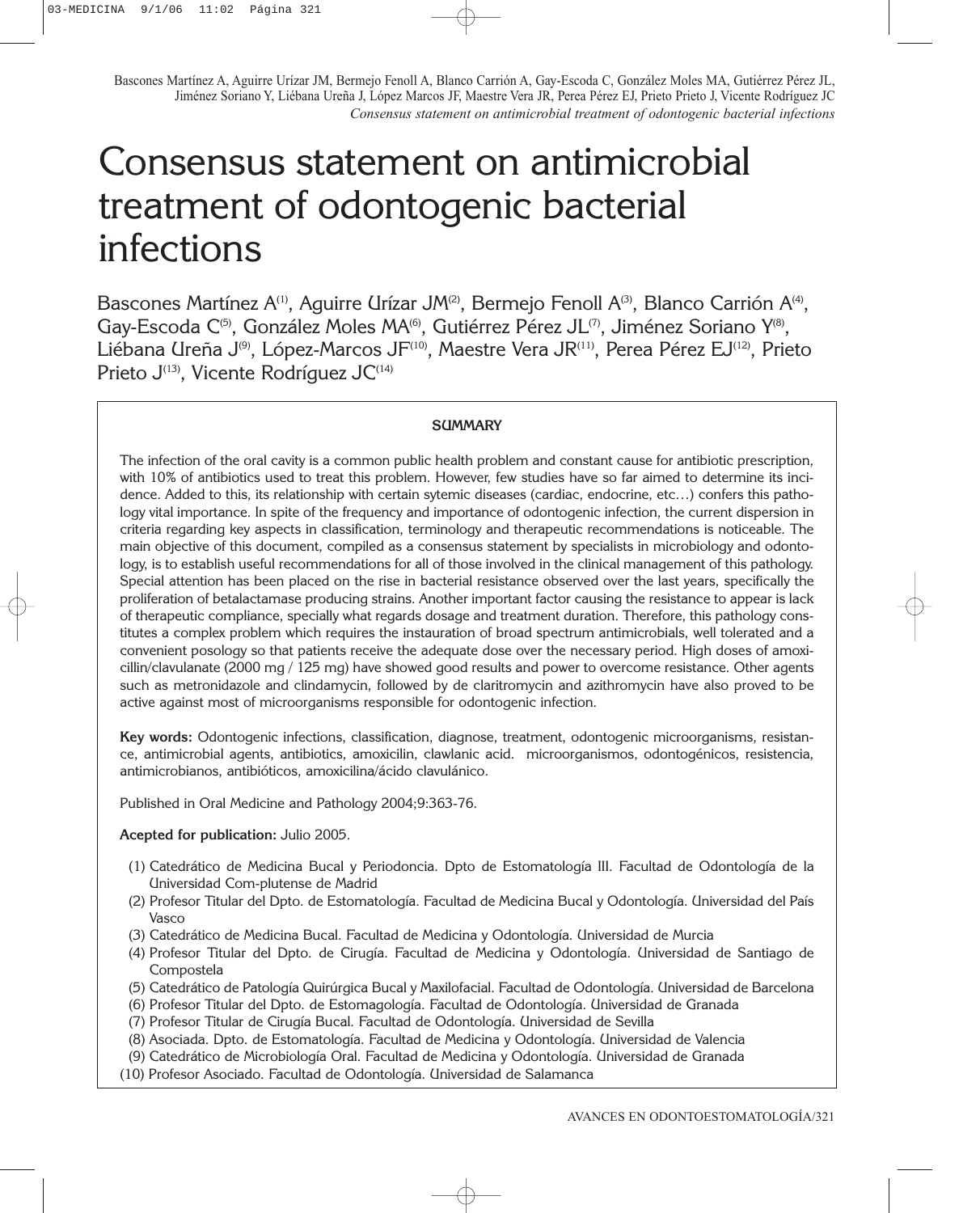- (11) Profesor del Dpto. Microbiología. Facultad de Ciencias de la Salud. Universidad Alfonso X el Sabio de Madrid (12) Catedrático de Microbiología. Universidad de Sevilla
- (13) Catedrático de Microbiología. Facultad de Medicina. Universidad Complutense de Madrid
- (14) Profesor Titular Vinculado. Facultad de Odontología. Universidad de Oviedo

## **INTRODUCTION**

Although there is very little data regarding the incidence of infections of the oral cavity, no one doubts their relevance. Of these types of infections, odontogenic infections (infections that involve tooth and periodontal tissues) are the most common. It is the most frequent reason for seeking odontological consultation and intervention and it affects the entire population from childhood (especially cavities) throughout a person s entire lifespan (periodontitis, implant complications, etc.), which entails a considerable impact both on public health in general, as well as the economic resources destined to maintain public health. It has been estimated that odontogenic infections in Spain represent approximately 10% of all antibiotic prescriptions(1,2) Scientific evidence has revealed a relationship between some serious oral infections and specific systemic cardiovascular(3), lung and endocrine (diabetes *mellitus*) diseases, as well as with alterations during pregnancy(4,5). Because of this association between infection and other systemic diseases, it is essential that odontogenic infections be avoided as much as possible or failing that, that they be identified and treated promptly and appropriately. On occasion, an odontogenic infection can spread and provoke polymicrobial infections in other locations, such as the paranasal sinuses (odontogenic maxillary sinusitis), cervicofacial subaponeurotic spaces, palate, central nervous system (cerebral abscess), endocardium (endocarditis), etc.(6) However, and despite the frequency and importance of odontogenic infections, when undertaking a review of the literature, the dispersion of criteria in key aspects such as terminology, classification, treatment recommendations, etc. is surprising, as is the paucity of papers in prestigious publications, making it impossible to establish an appro-

priate level of scientific evidence. Hence, this document is the result of bibliographic review, but, above all, it represents the fruit of the experience accumulated over many years of the participating specialists and of the group discussions held for the purpose of drafting it. The main objective of this document, which has been elaborated by specialists representing 10 public universities in Spain in collaboration with specialists in the microbiology of these kinds of infections, is none other than to establish recommendations that will be of use for all those involved in the daily clinical management of patients suffering from these diseases.

## **CLASSIFICATION OF ODONTOGENIC INFECTIONS OF THE ORAL CAVITY**

Infections of mixed aetiology affecting the oral cavity can be classified into two main groups on the basis of origin: a) Odontogenic: cavities, pulpitis, periapical abscess, gingivitis, periodontitis, pericoronitis, osteitis, and infection of the subaponeurotic spaces; and b) Non-odontogenic: infections of the oral mucosa, infections of the salivary glands, etc (7). In 1999, the *American Academy of Periodontology* organized an international task force to create a classification of periodontal diseases and conditions (8) in response to the criticisms of previous classifications (9) (obscure diagnostic criteria, overlapping of disease-related groups, too much importance given to the patient s age, onset of illness and rate of progression, which are often difficult to determine). The odontogenic infections that present most frequently would be those that result from dental cavities, dentoalveolar infections (infections of the pulpa and periapical abscesses), gingivitis (including necrotising ulcerati-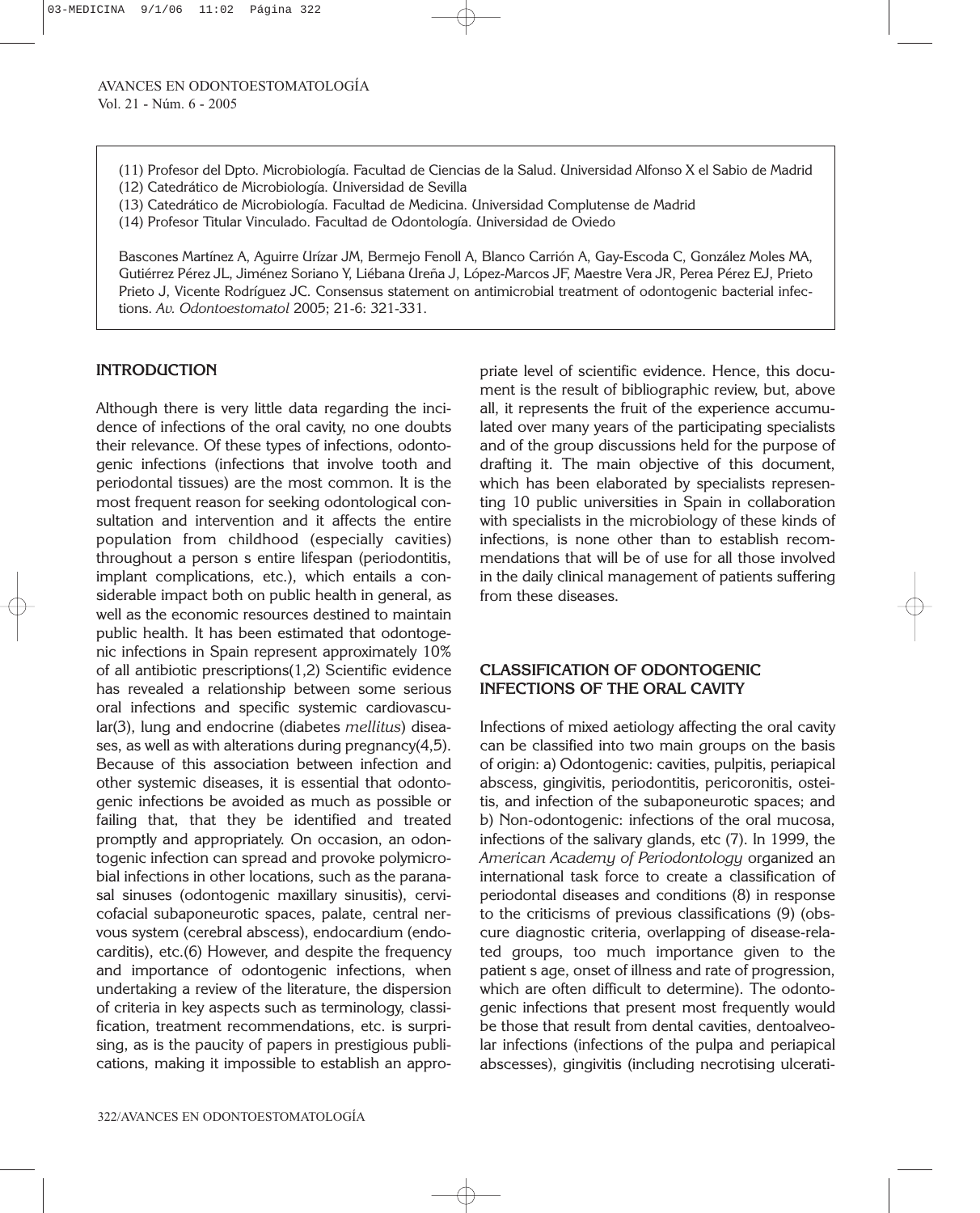ve gingivitis), periodontitis (including pericoronitis and the periimplantitis), infections of the sub-aponeurotic spaces, osteitis, and osteomyelitis.

#### **WHAT ARE THE MOST IMPORTANT MICROORGANISMS IN ODONTOGENIC INFECTION?**

The oral cavity is a complex ecosystem made up of more than 500 bacterial species (10). Overall, the *Streptococcus*, *Peptostreptococcus, Veillonella, Lactobacillus, Corynebacterium and Actinomyces* genera represent more than 80% of all cultivable flora

#### **TABLE 1.- MICROORGANISMS INVOLVED IN MIXED BACTERIAL INFECTIONS OF THE ORAL CAVITY (62)**

| <b>Infection process</b> | Predominant bacteria                  |  |  |  |
|--------------------------|---------------------------------------|--|--|--|
|                          | Streptococcus mutans                  |  |  |  |
| Cavities                 | Actinomyces spp                       |  |  |  |
|                          | Lactobacillus spp                     |  |  |  |
|                          | Campylobacter rectus                  |  |  |  |
| Gingivitis               | Actinomyces spp                       |  |  |  |
|                          | Prevotella intermedia                 |  |  |  |
|                          | Streptococcus anginosus               |  |  |  |
|                          | Porphyromonas gingivalis              |  |  |  |
|                          | Bacteroides forsythus                 |  |  |  |
| Periodontitis            | Actinobacillus actinomycentemcomitans |  |  |  |
|                          | Prevotella intermedia                 |  |  |  |
|                          | Fusobacterium nucleatum               |  |  |  |
|                          | Peptostreptococcus micros             |  |  |  |
|                          | Prevotella oralis                     |  |  |  |
| Periapical abscess       | Prevotella melaninogenica             |  |  |  |
|                          | Streptococcus anginosus               |  |  |  |
|                          | Porphyromonas gingivalis              |  |  |  |
|                          | Peptostreptococcus micros             |  |  |  |
| Pericoronitis            | Porphyromonas gingivalis              |  |  |  |
|                          | Fusobacterium spp                     |  |  |  |
|                          | Peptostreptococcus micros             |  |  |  |
|                          | Fusobacterium nucleatum               |  |  |  |
| Periimplantitis          | Prevotella intermedia                 |  |  |  |
|                          | Pseudomonas aeruginosa                |  |  |  |
|                          | Staphylococcus spp                    |  |  |  |
| Endodontitis (pulpitis)  | Peptostreptococcus micros             |  |  |  |
|                          | Porphyromonas endodontalis            |  |  |  |
|                          | Prevotella intermedia                 |  |  |  |
|                          | Prevotella melaninogenica             |  |  |  |
|                          | Fusobacterium nucleatum               |  |  |  |

(11). In the aetiology of periodontal disease, a whole series of species such as *Actinobacillus actinomycetemcomitans, Porphyromonas gingivalis, Prevotella intermedia* and *Tannerella forsythensis* can be especially highlighted due to their frequency and the importance of the complications that may arise from them*.* Facultative gram-negative bacilli are uncommon in healthy adults and are seen almost exclusively in elderly, hospitalised patients with serious medical diseases (12).

The ploymicrobial nature of odontogenic infection has been demonstrated in many papers. For example, in a study conducted by Brook et al.(13) in 32 patients with periapical abscess, 78 bacterial isolates were obtained (55 anaerobic and 23 aerobic), with a mean of 2.4 isolates per sample. Only anaerobic bacteria were found to be present in 16 patients (50%), only aerobic in 2 (6%) and mixed aerobic and anaerobic flora, in 14 (44%). The main isolates consisted of bacteria belonging to the *Peptostreptococcus*, *Prevotella* and *Porphyromonas* genera*.* Of the facultative anaerobic bacteria, oral *streptococci* are the most frequent. Table 1 shows the most commonly found bacteria in each oral condition.

## **WHEN IS COMPLEMENTARY DIAGNOSTIC TESTING INDICATED?**

The diagnosis of odontogenic infection is based on anamnesis, observation and examination that allows symptoms and signs to be recorded. Information regarding the patient s history of the following conditions is essential, as it will necessarily influence treatment and prophylaxis: endocarditis, implants, diabetes, immunodepression, etc. Radiological diagnosis is fundamental in determining the location, extension and possible complications of these lesions. The role of the laboratory in diagnosing odontogenic infections in routine practice in dentists offices is controversial. Non-specific analytical data (leucocytes, complement, lymphocytes, immunoglobulins, glycaemia, etc.) must be requested when dealing with repeated or unusual infections or infections that are suspicious of any underlying disease that can have repercussions in the oral cavity. Better still, the internist s report should be requested before undertaking any kind of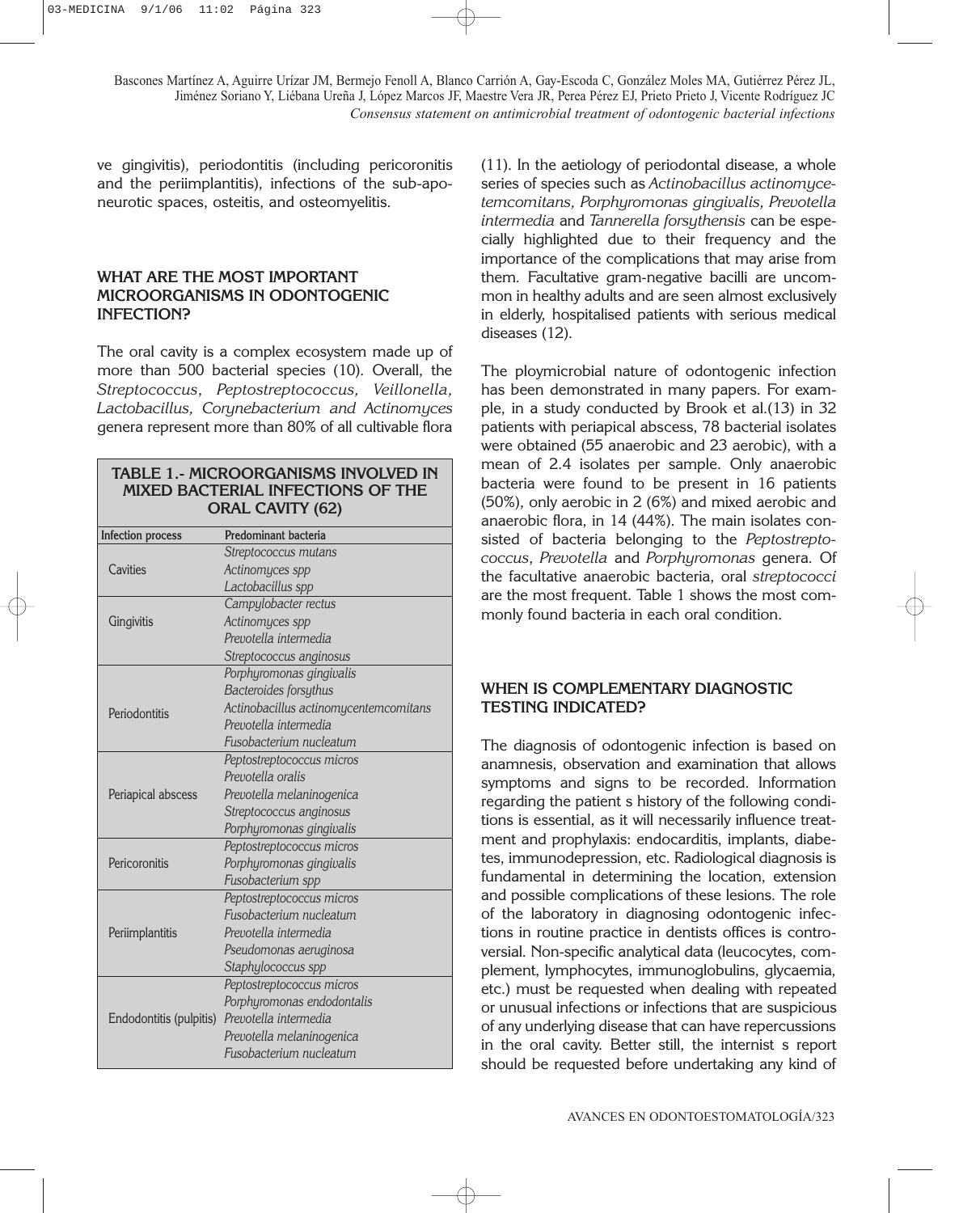action. The patient can be spared serious medical complications and the professional can avoid legal complications. Bear in mind conditions such as endocarditis, diabetes, AIDS, hepatitis, etc. Insofar as microbiological studies are concerned, pathology samples will be taken prior to commencing with antibiotic treatment and will be sent to the laboratory following proper standards. The rapid techniques currently on the market can be a great diagnostic aid. The microbiological diagnosis seeks to rule out a specific aetiology, identify the aetiology of the condition and obtain overall information that is currently lacking, as well as to determine sensitivity to antimicrobial agents. These data will be useful in deciding on the treatment to be administered, whether to effect a change in the event that the empirical treatment fails and to establish general empirical therapies.

# **THERAPEUTIC MANAGEMENT OF ODONTOGENIC INFECTION**

The issue of odontogenic infection must be approached from three, mutually complementary treatment areas. Aetiological odontological treatment, which often includes surgical interventions of varying magnitude and requiring different levels of professional expertise; systemic support treatment, which covers a broad spectrum ranging from symptomatic pain management and controlling the inflammation, all the way to physical measures, hydration, fever control, glycaemic control, etc. Finally, antimicrobial treatment should only be applied on rare occasions and on the basis of rational, efficiency criteria. In general, antimicrobial treatment must be initiated whenever the condition presents clear clinical manifestations of infection. Antimicrobial treatment of odontogenic infections aims to prevent local spread and spread to neighbouring areas, to decrease the bacterial inoculum in the infectious focus and to prevent complications derived from disemination via the circulatory system (14,15). Antimicrobial treatment is not the only treatment option for odontogenic infection, since antibiotic administration alone is often not sufficient to eradicate the infection. Depending on the infection and the patient s characteristics, the optimum treatment for a give infection may require systemic or local antimicrobial agents, odontological treatment or surgery, or a combination of the above  $(6,16,17)$ .

# **IN WHAT SITUATIONS IS ANTIMICROBIAL TREATMENT WARRANTED?**

Not all odontogenic infections require antimicrobial treatment. In some cases, surgical treatment is also necessary and in others, the best course of treatment is debridement, irrigation and drainage.

#### *-Endodontic Infections Arising from the Pulpa*

In some situations, acute endodontic treatment can be complemented with systemic antibiotics, as well as with analgesics and/ or anti-inflammatory drugs (18). Antibiotics are also indicated in cases in which the patient is immunodepressed and requires prophylaxis.

## *-Chronic Gingivitis and Necrotising Ulcerative Gingivitis (NUG)*

Generally speaking, the treatment of mild gingivitis does not include systemic antibiotic administration. It requires local treatment to eliminate dental plaque and to disinfect the gingival grooves. Useful measures include rinsing with chlorhexidine, brushing with a mixture of sodium bicarbonate and hydrogen peroxide, and/ or frequent rinsing with saltwater. One exception is NUG, in which systemic antibiotic use is recommended. The same is true of streptococcal gingivitis, caused by group A beta haemolytic streptococcus (*Streptococcus pyogenes*) that presents as a complication of acute streptococcal pharyngitis/ tonsillitis, in which active antibiotics should be used against this microorganism (19). In the case of NUG, in addition to antibiotic treatment, debridement with ample irrigation is recommended (16). Topical application of mouthwash containing chlorhexidine or saline solution is effective in controlling the pain and ulceration that accompanies this condition.

-*Periapical Abscess* This comprises a clear indication for debridement and surgical drainage complemented with systemic antibiotics.

#### *-Periodontal Abscess*

Treatment consists of debriding and draining the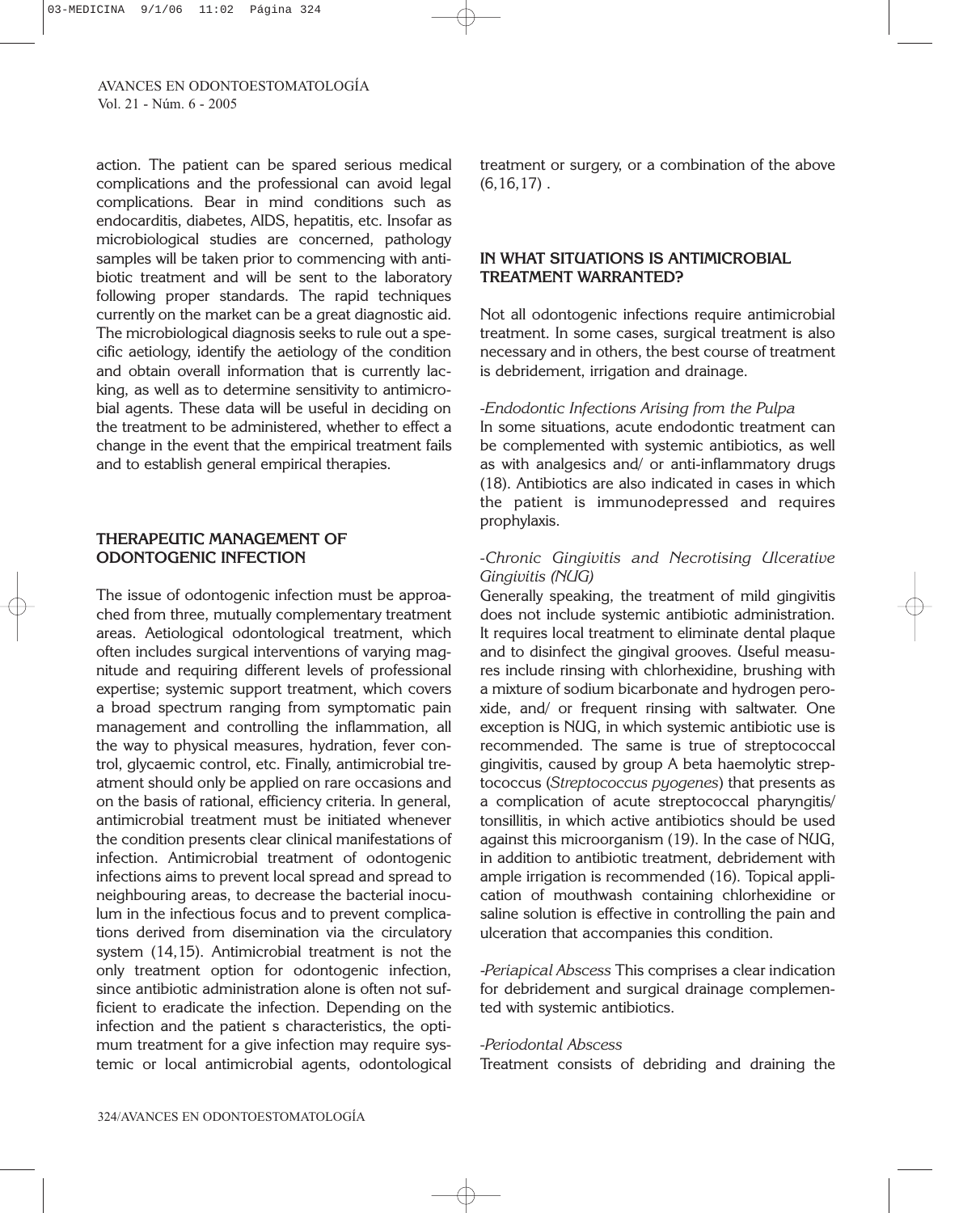purulent pocket. Antibiotic treatment is reserved for those situations with there is local or systemic dissemination.

#### *-Periodontitis*

Debridement, elimination of the calculus and root planning to remove subgingival plaque deposits constitute the first line of treatment. Subgingival irrigation should also be performed using ultrasound tartar removal equipment to disinfect the gingival sulcus. Other useful measures consist of rinsing the mouth with chlorhexidine or brushing with a mixture of sodium bicarbonate and hydrogen peroxide. Systemic antibiotics are indicated especially for the treatment of aggressive periodontitis (16).

#### *-Pericoronitis*

Systemic antibiotics are almost always necessary to keep the infection from spreading. Local treatment consisting of debridement, irrigation and drainage of the affected areas, or even tooth extraction can also be performed.

#### *-Periimplantitis*

Systemic antibiotic therapy in certain cases may be accompanied by mechanical debridement. Rinsing the mouth with chlorhexidine for 30 seconds after brushing teeth may also be useful as coadjuvant treatment (20).

#### *-Severe Infections of the Fascia and Deep Head and Neck Tissues*

The treatment of infections located in the cervicofacial aponeurotic spaces include the following measures: 1) aetiological treatment, 2) incision, debridement and drainage of purulent accumulations and 3) antibiotic therapy. Odontogenic infections are caused by a highly predictable group of bacteria, so the first choice of antibiotic is made empirically. However, if evolution is unfavourable, the antibiotic chosen can be substituted by another one or more than one after identifying the causal microorganisms by means of culture and antibiogram typing. 4) Finally, complementary systemic care is also required (hydration, nutritional support, analgesics, antipyretics and anti-inflammatory drugs). Attention must be paid at all times to *alert criteria* that indicate the need to transfer the patient to a hospital, possibly on an emergency basis (Table 2).

## **TABLE 2.- CRITERIA FOR REFERRING PATENTS TO HOSPITAL**

Rapidly progressive cellulitis Dyspnea Dysphagia Spread to deep facial spaces Fever of more than 38º C Intense trismos (distance between incisors of less than 10 mm) Non-collaborative patient or one who is incasable of following prescribed outpatient treatment on his/her own Failure of initial treatment Severe involvement of general health status Immunocompromised patients (diabetes, alcoholism, malnutrition, treatment with corticoids, HIV infection...)

# **WHAT CHARACTERISTICS MUST THE IDEAL ANTIBIOTIC HAVE FOR THE TREATMENT OF ODONTOGENIC INFECTION?**

The ideal antibiotic for treating an infection must have a series of characteristics such as: a) it must be active against the microorganisms involved in the infection; b) it must meet appropriate pharmacokinetic parameters (good penetration and diffusion at the site of infection); c) it must be well tolerated and have few adverse effects (21), and d) it must allow for a dosing schedule that facilitates treatment compliance. The ploymicrobial component of odontogenic infection advises the use of antibiotics that are active against both aerobic and anaerobic bacteria are recommended, requires that the proper antibiotic be used for treatment. It is often necessary to administer combinations of antibiotics that can achieve a spectrum of activity and are more appropriate to the type of infection.

## **HOW SENSITIVE ARE THE PATHOGENS INVOLVED IN ODONTOGENIC INFECTION TO THE MOST COMMONLY USED ANTIMICROBIAL AGENTS?**

The increased prevalence of bacterial resistance means that antibiotics that have been useful in the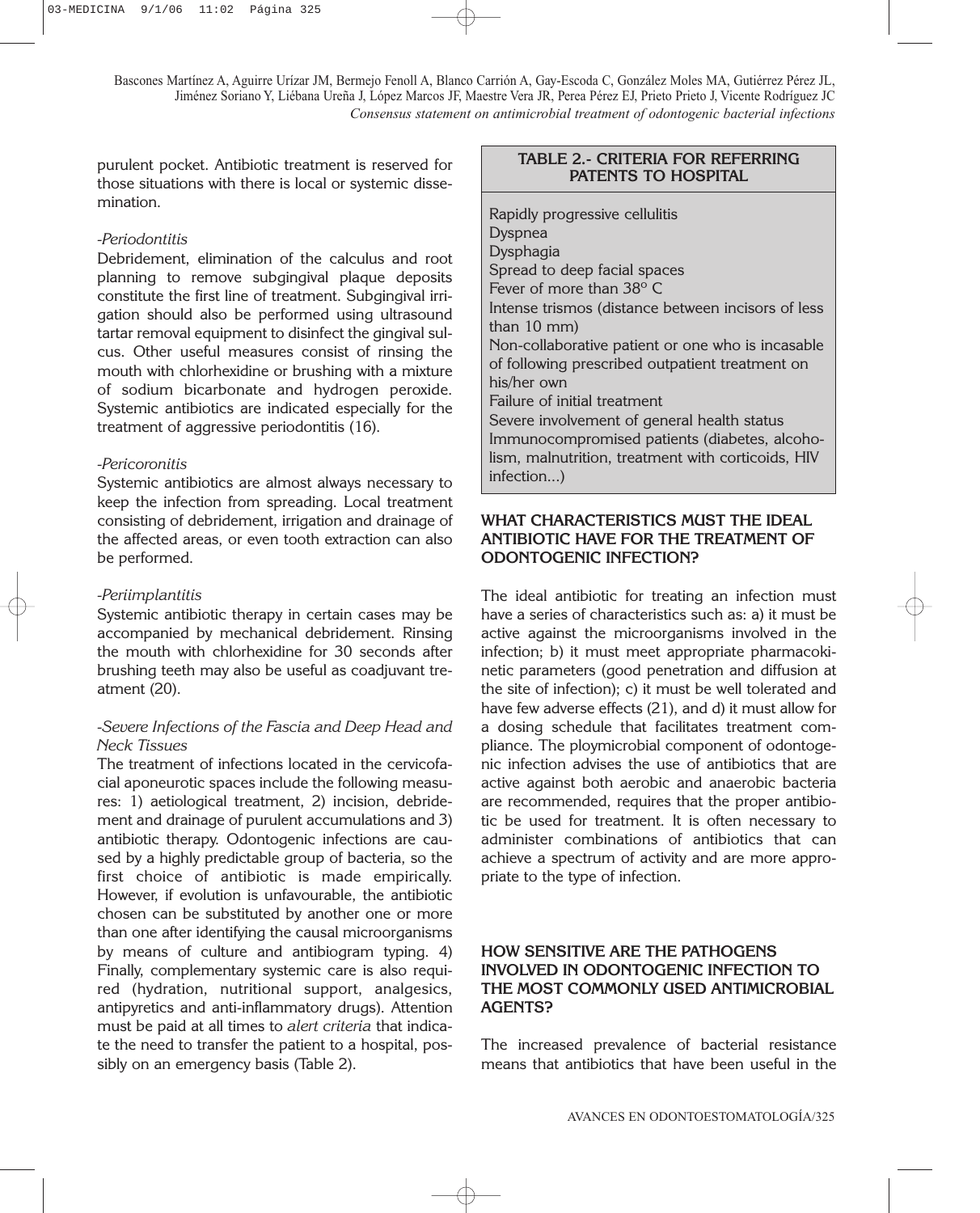| TABLE 3.- ACTIVITY OF DIFFERENT ANTIMICROBIAL AGENTS AGAINST PERIODONTOPATHOGENS (21).                                  |                                                   |                                                                |                                                                              |                                         |                             |                                                                      |  |
|-------------------------------------------------------------------------------------------------------------------------|---------------------------------------------------|----------------------------------------------------------------|------------------------------------------------------------------------------|-----------------------------------------|-----------------------------|----------------------------------------------------------------------|--|
|                                                                                                                         | Aa Actinobaci-<br>llus actinomy-<br>cetemcomitams | Peptostrepto-<br>cococcus spp                                  | Prevotella<br>spp                                                            | <i>Porphyromonas</i><br>spp             | <b>Fusobacterium</b><br>spp | Oral<br>streptococci                                                 |  |
| Penicilina G<br>Amoxicilin<br>Amoxicilin/<br>Ac. Clavulanate<br>Doxicyclin<br>Clindamycin<br>Metronidazol<br>Macrolides | 土<br>┿<br>$^{+}$<br>$^{+}$<br>O<br>O<br>土         | $\pm$<br>$\boldsymbol{+}$<br>$^{+}$<br>土<br>$\pm$<br>$^+$<br>土 | 土<br>土<br>$\boldsymbol{+}$<br>土<br>$\boldsymbol{+}$<br>$\boldsymbol{+}$<br>土 | 土<br>土<br>$^+$<br>土<br>+<br>$^{+}$<br>土 | +<br>土                      | $\pm$<br>$\pm$<br>$^{+}$<br>土<br>$\boldsymbol{+}$<br>$\bigcirc$<br>土 |  |

*+ More than 80% of sensitive strains / O Less than 30% of sensitive strains / ± Between 30-80% of sensitive strains* 

| TABLE 4.- ANTIBIOTICS AND INTISEPTICS OF USE IN ODONTOGENIC INFECTIONS |                                                                           |                                              |  |  |  |  |
|------------------------------------------------------------------------|---------------------------------------------------------------------------|----------------------------------------------|--|--|--|--|
| Odontogenic infection                                                  | Drug of choice (oral and/or topical)                                      | Alternative (oral and/or topical)            |  |  |  |  |
| Marginal gingivitis                                                    | Chlorhexidine                                                             |                                              |  |  |  |  |
| Necrotising ulcerative<br>gingivitis                                   | Amoxicillin/clavulanate or amoxicillin<br>+ metronidazole + chlorhexidine | Clindamycin + chlorhexidine                  |  |  |  |  |
| Chronic periodontitis                                                  | Amoxicillin/clavulanate or<br>metronidazole + chlorhexidine               | Clindamycin or doxicycline $+$ chlorhexidine |  |  |  |  |
| Aggressive                                                             | Amoxicillin/clavulanate or                                                | Clindamycin or azithromycin or clarithomycin |  |  |  |  |
| periodontitis                                                          | metronidazole or oral doxicycline                                         |                                              |  |  |  |  |
|                                                                        | + chlorhexidine                                                           |                                              |  |  |  |  |
| Acute pulpitis                                                         | Amoxicillin/clavulanate                                                   | Clindamycin or azithromycin or clarithomycin |  |  |  |  |
| Periapical abscess                                                     | Amoxicillin/clavulanate                                                   | Clindamycin or azithromycin or clarithomycin |  |  |  |  |
| Periodontal abscess                                                    | Amoxicillin/clavulanate                                                   | Clindamycin or azithromycin or clarithomycin |  |  |  |  |
| Pericoronitis                                                          | Amoxicillin/clavulanate                                                   | Clindamycin or azithromycin or clarithomycin |  |  |  |  |
| Periimplantitis                                                        | Amoxicillin/clavulanate                                                   | Clindamycin or azithromycin or clarithomycin |  |  |  |  |
| <b>Cellulitis</b>                                                      | Amoxicillin/clavulanate                                                   | Clindamycin or azithromycin or clarithomycin |  |  |  |  |

*(This table is indicative of the antibiotics used, which is not to say that they are hended in all cases).*

| TABLE 5.- DOPING SCHEDULES OF DIFFERENT ANTIBIOTICS |                                   |                            |                                           |  |  |  |
|-----------------------------------------------------|-----------------------------------|----------------------------|-------------------------------------------|--|--|--|
| <b>Antibiotic</b>                                   | <b>Adult Dosis</b>                | <b>Paediatric Dosis</b>    | <b>Observations</b>                       |  |  |  |
| Amoxicillin                                         | 1000 mg/8-12 hours                | 50 mg/Kg/day in 3 doses    |                                           |  |  |  |
| Amoxicillin +                                       | 2000 mg + 125 mg/12 h             | 40-80 mg/Kg/day in 3 doses |                                           |  |  |  |
| Clavulanate                                         | $875$ mg + 125 mg/8 h             | 500 mg + 125 mg/8 h        |                                           |  |  |  |
| Clindamycin                                         | 150-450 mg/6 hours                | 25 mg/Kg/day in 3-4 doses  |                                           |  |  |  |
| Claritromicina                                      | 500 mg/12 hours                   | 7,5-15 mg/kg/day 12 hours  |                                           |  |  |  |
| Doxiciclina                                         | $100 \text{ mg}/12 \text{ hours}$ | 2 mg/Kg/day 12 hours       | In children, try another<br>antimicrobial |  |  |  |
| Eritromicina                                        | 500-1000 mg/6 hours               | 50 mg/Kg/day in 3 doses    |                                           |  |  |  |
| Metronidazol                                        | 500-750 mg/6-12 hours             | 45 mg/Kg/day in 3 doses    |                                           |  |  |  |
| Azitromicina                                        | 500 mg/day for                    | 10 mg/Kg/day for           |                                           |  |  |  |
|                                                     | 3 consecutive days                | 3 consecutive days         |                                           |  |  |  |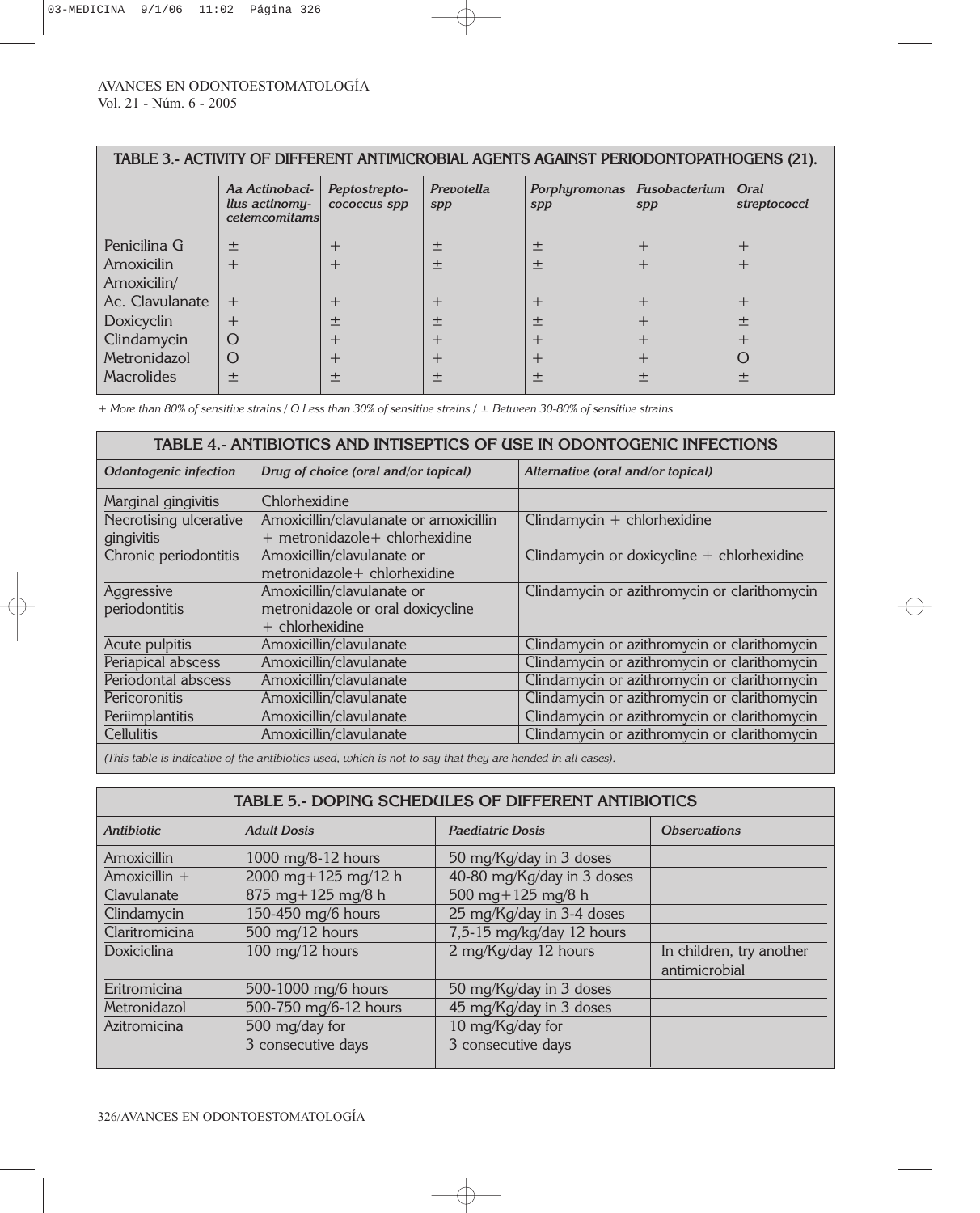past are currently no longer as effective as they once were, as is the case with certain dose levels. In this regard, in the last 10-15 years the number of resistant microorganisms in the oral cavity has doubled (22). We can cite the following example: studies have revealed the presence of beta-lactamase producing species in 74-88% of patients with periodontitis (23,24). Likewise, over the course of recent years as seen with other pathogens such as *Streptococcus pneumoniae,* the levels of resistance to macrolides, beta-lacta-mase and clindamycin of several *viridans* group streptococci species have increased notably (25-28) . Whereas an increase in the macrolide doses does not lead to increased coverage against the resistant strains, in the case of beta-lactam, higher doses can lead to better coverage (29). Table 3 shows the activity of several antimicrobial agents against the most important microorganisms that cause periodontal disease.

## **WHICH ANTIBIOTICS AND WHAT DOSES ARE ADEQUATE FOR TREATING ODONTOGENIC INFECTION?**

Treatment duration with antibiotics depends on the type of infection, the extension of the condition and on the antibiotic chosen. Overall, treatment duration will vary between 5 and 10 days; in other words, treatment should continue for 3 or 4 days after clinical manifestations have disappeared (30). Amoxicillin, amoxicillin/ clavulanate, cephalosporins, doxicycline, metronidazole, clindamycin and macrolides, such as erythromycin, clarithromycin and azithromycin, all stand out amongst the large variety of systemic antimicrobials used to treat odontogenic infection. Tables 4 and 5 present antimicrobial agents and the dosing schedules recommended for each indication.

#### **Penicillins**

Penicillin, ampicillin and amoxicillin are bactericides that are useful in treating the acute phase of odontogenic infection, in addition to preventing associated complications (7). Due to their effectiveness against facultative aerobic and anaerobic pathogens, they are considered to be the antibiotics of choice in the treatment of infections of mixed aetiology in the oral cavity (31). However, there are more and more betalactamase producing bacteria, enzymes that are capable of hydrolysing penicillins and, therefore, leading to treatment failure (32-34) particularly when strains of the *Prevotella, Porphyromonas and Fusobacterium* genera are present (35-37). In fact, penicillin administration has been linked to the appearance of beta-lactamase producing bacilli in the oropha-rynx (38,39). Amoxicillin and ampicillin increase penicillin s spectrum to cover enteric gram-negative bacilli. Amoxicillin is better than ampicillin because of its superior enteric absorption (60-80% versus 30-55%) (40, 41). Given the increased prevalence of beta-lactamase producing microorganisms, the association of a penicillin with a betalactamase inhibitor such as amoxicillin/ clavulanic acid has become the treatment of choice in many of these conditions (42,43). The increased resistance of some species of oral streptococci indicates that high doses of amoxicillin be used to treat infections in which these pathogens might be involved. In this regard, a new pharmacokinetically enhanced formulation of amoxicillin/ clavulanate has been developed (amoxicillin/ clavulanate, 1000/62.5 mg) that, in addition to lowering the number of daily doses to two, also eradicates strains considered to be resistant to conventional formulations (44-46). Furthermore, this new formulation, when administered along with high doses of Amoxicillin, can delay or decrease the risk of increasing the prevalence rate of oral streptococci resistance, as seen in children with *Streptococcus pneumoniae* and a high dosis, short course of treatment with amoxicillin (5-7 days) (47,48).

#### **Cephalosporins**

Cephalosporins are classified in generations, based on their antibacterial spectra, regardless of when they were synthesised. In general, as we move further along the generations, activity against gram-negative germs improves, while effectiveness against grampositive germs decreases (49). They present the disadvantage of having very poor activity against anaerobic bacteria, with the exception of cephamycins (cefoxitine, cefminox and cefotetan) for which there are no oral formulations (21).

#### **Tetracyclines**

Tetracyclines have classically been the standard antibiotic of use in treating odontogenic infection, although at present, they exert limited activity as a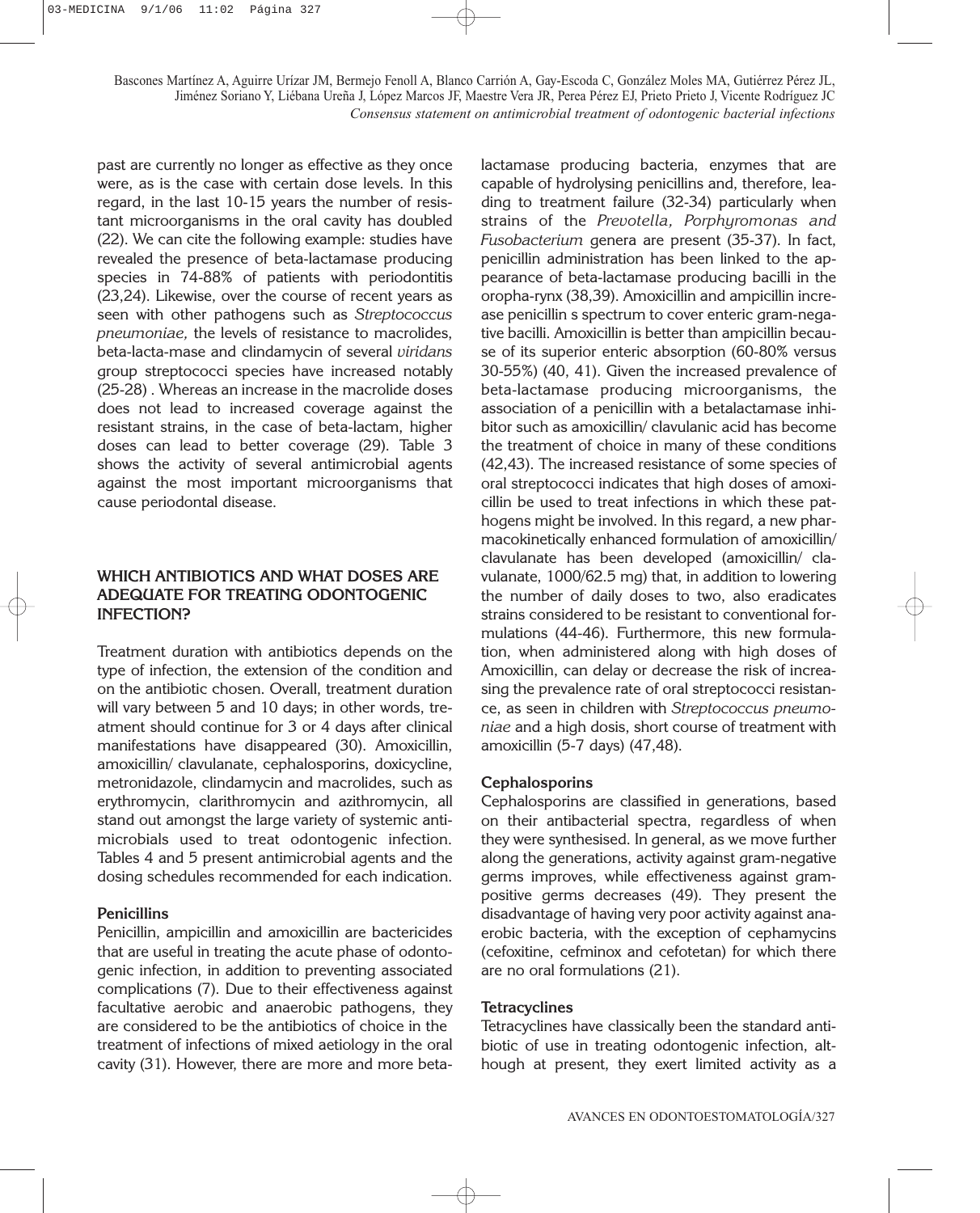result of increased resistance, particularly in countries such as Spain where there is a high level of antimicrobial use (50). Because of their high affinity for bone and dental tissue, its use is not recommended during pregnancy, while nursing or in children less than eight years of age, since when deposited on teeth and bones during development they can produce alterations such as dental hypoplasia, bone deformities and abnormal tooth colour (51).

## **Nitroimidazoles**

Metronidazole, ornidazole and tinidazole are antibiotics with excellent activity against anaerobic gramnegative bacilli and spirochete, but hardly act, if they act at all, against anaerobic cocci and facultative, aerobic bacteria of the oral cavity (7,52). They should be administered in combination with other antibiotics in mixed infections of the oral cavity that involve oral aerobic or facultative streptococci.

## **Lincosamides**

Clindamycin continues to be the treatment of choice in patients who are allergic to beta-lactams in most odontogenic infections. It presents a good level of activity against anaerobic bacteria, although more and more resistant strains are emerging (53,54). More than 25% of the *viridans* group streptococci present a high degree of resistance (55) that cannot be overcome with high doses of this antibiotic, nor is it active against some gram-negative bacilli, such as *A. actinomycetemcomitans, Eikenella corrodens* and *Capnocytophaga spp* (56-58).

# **Macrolides**

Macrolides are bacteriostatic antibiotics with a spectrum of activity that covers gram-positive bacteria, some gram-negative bacilli, bacteria growing intercellularly and several anaerobic bacteria, including *Porphyromonas* and *Prevotella*genera*. Bacteroides* spp and *Fusobacterium* spp tend to be resistant to these antibiotics (59). Like other streptococci species (*S. pneumoniae, Streptococcus pyogenes*) (60), the prevalence of resistance to oral streptococci has increased significantly, with rates of more than 50% in many areas of our country (55,61). Amongst representatives of this drug family, clarithromycin show the greatest *in vitro* activity against anaerobic gram-posi-tive bacilli and azithromycin, against anaerobic gram-negative bacilli.

# **CONCLUSIONS**

- 1. There are a host of microorganisms in the oral cavity whose taxonomy is difficult to ascertain and it is not always easy to determine how they relate to clinical presentations.
- 2. Microbial- and host-related factors play a role in oral and facial infections, which means that the response obtained *in vivo* may differ from what occurs *in vitro*.
- 3. Many oral bacteria produce beta-lactamases, which can so-metimes complicate antibiotic therapy.
- 4. There are some individuals who are especially susceptible and in whom microorganisms produce more severe clinical symptoms and are more resistant to certain treatments.
- 5. Certain factors alter patients susceptibility to different microorganisms (age, blood dyscrasias, drug treatment, hospitalisation, avitaminosis and others).
- 6. Antibiotic efficacy is multifactorial and success depends on different parameters being met, such as dosing schedule, time, etc.
- 7. Amoxicillin/ clavulanate, metronidazole and clindamycin are active against most of the microorganisms that are responsible for odontogenic infections. Other alternatives, such as clarithromycin and azithromycin, complete the therapeutic arsenal.

# **BIBLIOGRAFIA/REFERENCES**

- 1. M, Espejo J, Gutiérrez L, Herrera J. Análisis de la prescripción antibiótica en una farmacia comunitaria. Pharm Care Esp 2000;2:411-9.
- 2. Intercontinental Marketing Services Ibérica, S.A. 2003; Madrid. España.
- 3. Beck JD, Pankow J, Tyroler HA, Offenbacher S. Dental infections and atherosclerosis. Am Heart J 1999;138:528-33.
- 4. Offenbacher S, Beck J. Periodontitis: A potential risk factor for spontaneous preterm birth. Compend Contin Educ Dent 1998;19:32-9.
- 5. WJ. Association of the oral flora with important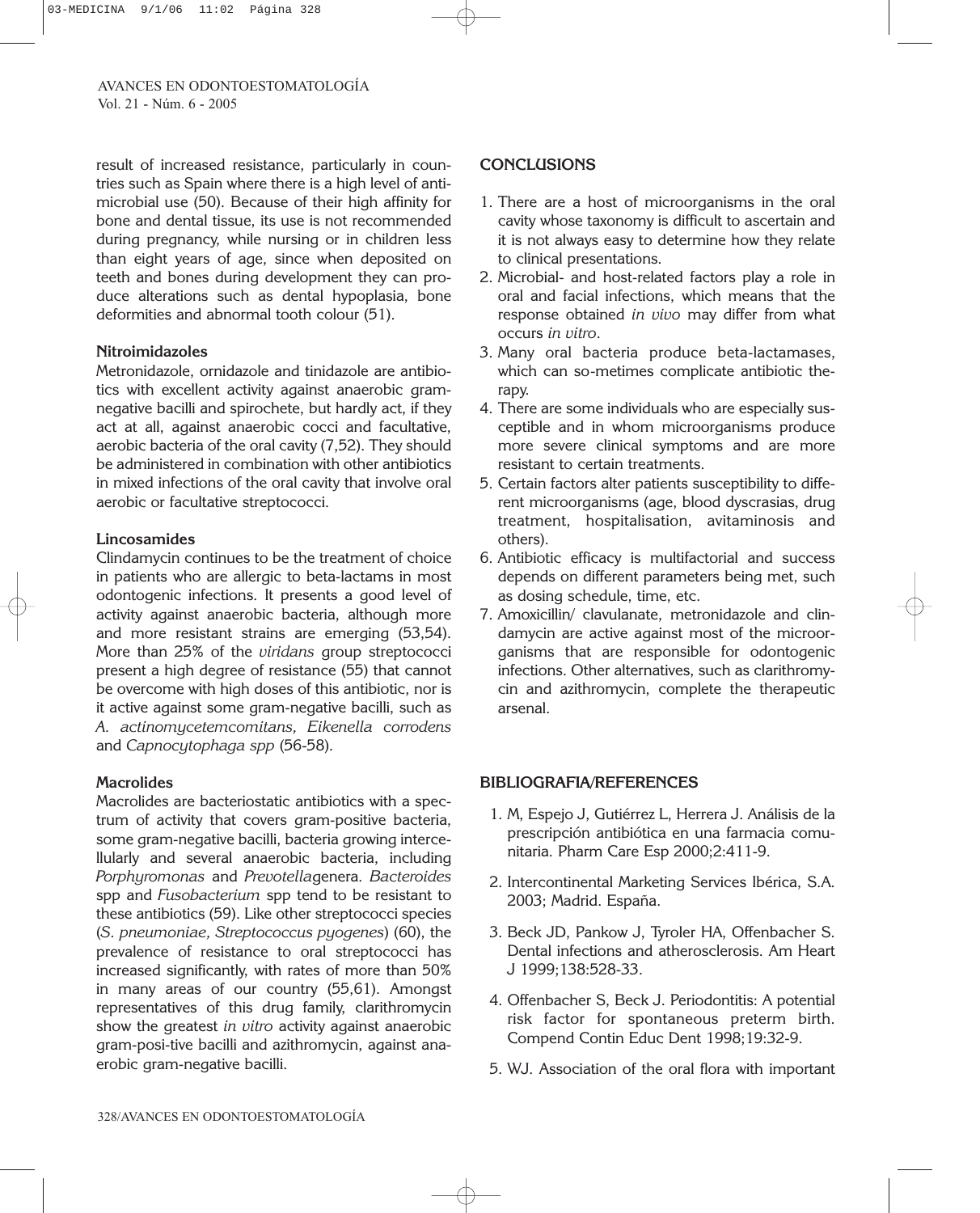medical diseases. Curr Opin Periodontol 1997;4:21-8.

- 6. Gay-Escoda C, Berini Aytés L, eds. Tratado de Cirugía Bucal. Tomo I. Madrid: Ergon; 2004.
- 7. Maestre JR. Infecciones bacterianas mixtas de la cavidad oral. Enferm Infecc Microbiol Clin 2002;20:98-101.
- 8. Armitage GC. Development of a classification system for periodontal diseases and conditions. Ann Periodontol 1999;4:1-6.
- 9. Caton JF. Periodontal diagnosis and diagnostic aids. En: World workshop in clinical periodontics. Princeton, NJ: American Academy of Periodontology; 1989. p. 1-22.
- 10. Valle Rodríguez JL, Gómez-LusCentelles ML, Prieto Prieto J, Liébana Ureña J. Composición y ecología de la microbiota oral. En: Liébana Ureña J. eds. Microbiología oral. Madrid: Interamericana McGraw-Hill; 1995. p. 402-7.
- 11. Chow AW. Infections of the oral cavity, neck, and head. En: Mandell GL, Bennett JE, Dolin R, eds. Principles and Practice of infectious diseases. 5th edition. Philadelphia: Churchill Livingstone; 2000. p. 689-701.
- 12. Valenti WM, Trudell RG , Bentley DW. Factors predisposing to oropharyngeal colonization with gramnegative bacilli in the aged. N Engl J Med 1978;298:1108.
- 13. Brook I, Frazier EH, Gher ME. Aerobic and anaerobic microbiology of periapical abscess. Oral Microbiol Immunol 1991;6:123-5.
- 14. Cianco SG. Antiseptics and antibiotics as chemotherapeutic agents for periodontitis management. Compend Contin Educ Dent 2000;21:59- 62.
- 15. Slots J, Jorgensen MG. Efficient antimicrobial treatment in periodontal maintenance care. J Am Dent Assoc 2000;131:1293-304.
- 16. Loesche WJ, Grossman NS. Periodontal disease as a specific, albeit chronic, infection: diagnosis and treatment. Clin Microbiol Rev 2001;14:727- 52.
- 17. Jorgensen MG, Slots J. Practical antimicrobial periodontal therapy. Compend Contin Educ Dent 2000;21:111-6.
- 18. Siqueira JF. Endodontic infections: Concepts, paradigms, and perspectives. Oral Surg Oral Med Oral Pathol Oral Radiol Endod 2002;94:281-93.
- 19. Ciancio SG, Van Winkelhoff AJ. Antibiotics in periodontal therapy. En: Newman MG, Winkelhoff AJ, eds. Antibiotics and antimicrobial use in dental practice. Illinois: Quintessence Publishing Co, Inc; 2001.
- 20. Quinteros M, Delgado E, Sánchez MA, Berini L, Gay-Escoda C. Estudio microbiológico de la periimplantitis. Presentación de 9 casos clínicos. Av Periodoncia Implantol Oral 2000;12:137-50.
- 21. Liñares J, Martín-Herrero JE. Bases farmacomicrobiológicas del tratamiento antibiótico de las enfermedades periodontales y periimplantarias. Av Odontoestomatol 2003;(especial):23-33.
- 22. Walker CB. The acquisition of antibiotic resistance in the periodontal pathogens. Periodontol 2000 1996;10:79-88.
- 23. Herrera D, Van Winkelhoff AJ, Dellemijn-Kippuw N, Winkel EG, Sanz M. Beta-lactamase producing bacteria in the subgingival microflora of adult patients with periodontitis. A comparison between Spain and the Netherlands. J Clin Periodontol 2000;27:520-5.
- 24. Van Winkelhoff AJ, Winkel EG, Barendregt D, Dellemijn-Kippuw, Stijne A, Van der Velden U. Beta-lactamase producing bacteria in adult periodontitis. J Clin Periodontol 1997;538-43.
- 25. Alcaide F, Liñares J, Pallares R, Carratala J, Benítez MA, Gudiol F, et al. In vitro activities of 22 beta-lactam antibiotics against Penicillin-Resistant and Penicillin-susceptible viridans group streptococci isolated from blood. Antimicrob Agents Chemother 1995;39:2243-7.
- 26. Ioannidou S, Tassios PT, Kotsovili-Tseleni A, Foustoukou M, Legakis NJ, Vatapoulos A, et al. Antibiotic resistance rates and macrolide resistance phenotypes of viridans group streptococci from the oropharynx of healthy Greek children.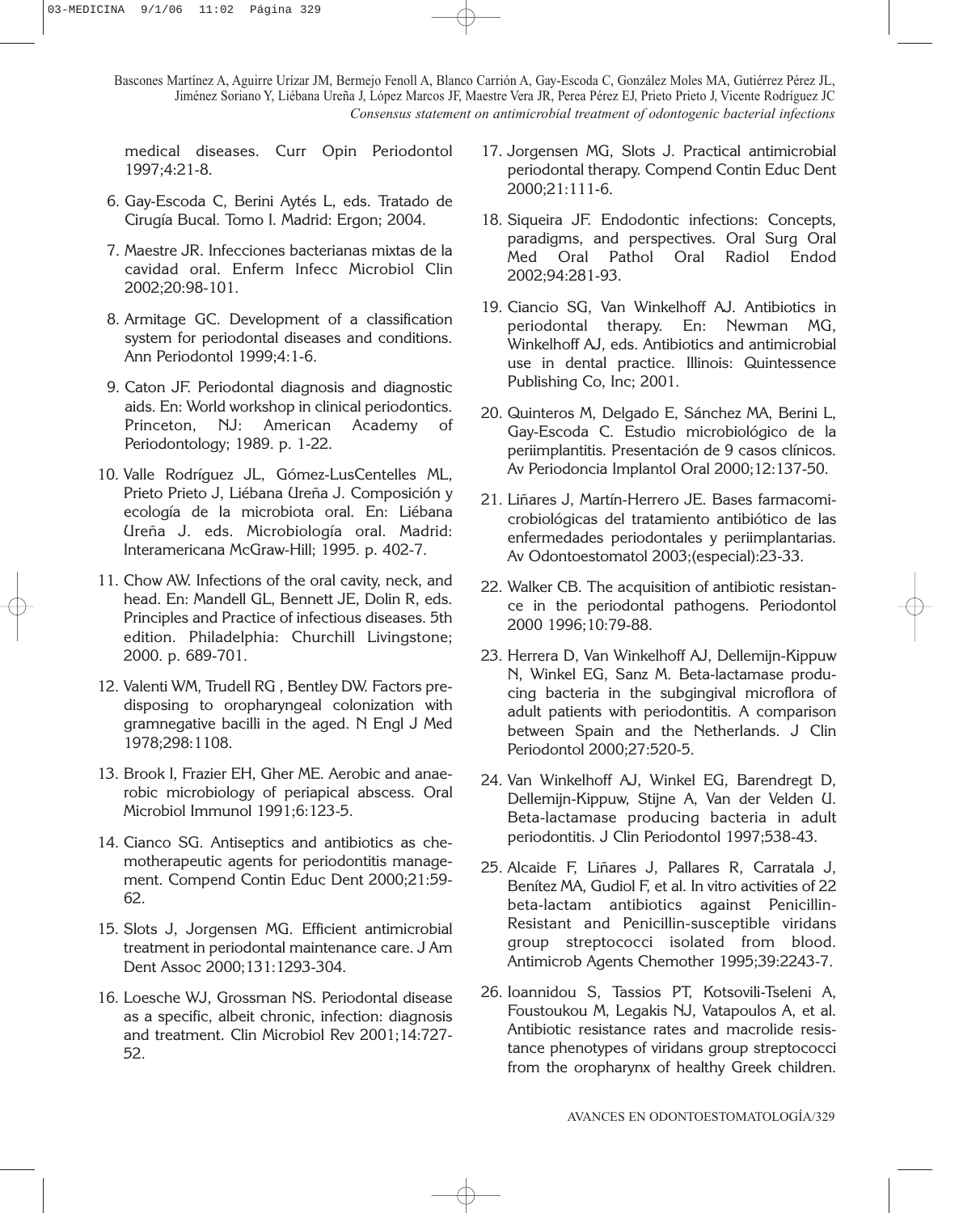Int J Antimicrob Agents 2001;17:195-201.

- 27. Doern GV, Ferraro MJ, Brueggemann AB, Ruoff KL. Emergence of high rates of antimicrobial resistance among viridans group streptococci in the United States. Antimicrob Agents Chemother 1996;40:891-4.
- 28. Aracil B, Miñanbres M, Oteo J, Torres C, Gómez-Garces JL, Alos JI. High prevalence of erythromycin-resistant and clindamycin-susceptible (M phenotype) viridans group streptococci from pharyngeal samples: a reservoir of mef genes in commensal bacteria. J Antimicrob Chemother 2002;48:587-95.
- 29. Prieto J, Martín-Herrero JE, García-Rey C. Relación entre consumo de antibióticos y selección de resistencia en el género Streptococcus. Medicina Preventiva 2002;8:23-30.
- 30. Bascones A, Manso FJ. Tratamiento de las infecciones orofaciales de origen bacteriano. En: Bascones A, Manso FJ, eds. Infecciones orofaciales. Diagnóstico y tratamiento. Madrid: Avances Médico-Dentales; 1994. p. 89-116.
- 31. Kuriyama T, Karasawa T, Nakagawa K, Saiki Y, Yamamoto E, Nakamura S. Bacteriologic features and antimicrobial susceptibiliry in isolates from orofacial odontogenic infections. Oral Surg Oral Med Oral Pathol Oral Radiol Endod 2000;90:600-8.
- 32. Legg JA, Wilson M. The prevalence of beta-lactamase producing bacteria in subgingival plaque and their sensitivity to Augmentin. Br J Oral Maxillofac Surg 1990;28:180-4
- 33. Heimdahl A, Von Konow L, Nord CE. Beta-lactamase-producing Bacteroides species in the oral cavity in relation to penicillin therapy. J Antimicrob Chemother 1981;8:225-9.
- 34. Kinder SA, Holt SC, Korman KS. Penicillin resistance in subgingival micro-biota associated with adult periodontitis. J Clin Microbiol 1986;23:1127-33.
- 35. Aldridge KE, Ashcraft D, Cambre K, Pierson CL, Jenkins SG, Rosemblatt JE. Multicenter survey of the changing in vitro antimicrobial susceptibilities of clinical isolates of Bacteroides fragilis group,

Prevotella, Fusobacterium, Porphyromonas, and Peptostreptococcus species. Antimicrob Agents Chemother 2001; 45:1238-43

- 36. Fosse T, Madinier I, Hitzig C, Charbit Y. Prevalence of beta-lactamase-producing strains among 149 anaerobic gram-negative rods isolated from periodontal pockets. Oral Microbiol Immunol 1999;14:352-7.
- 37. Wexler HM, Molitoris E, Molitoris D. Susceptibility testing of anaerobes: old problems, new options?. Clin Infect Dis 1997;25:275-8.
- 38. Brook I, Gober AE. Emergence of beta-lactamase-producing aerobic and anaerobic bacteria in the oropharynx of children following penicillin chemotherapy. Clin Pediatr 1984;23:338- 41.
- 39. Turner K, Nord CE. Emergence of beta-lactamase producing microorganisms in the tonsils during penicillin treatment. Eur J Clin Microbiol 1986;5: 399-404.
- 40. Muñoz Bellido JL, Alonso MA, Gutiérrez MN. Penicilinas. En: García Sanchez JE, López R, Prieto J, eds. Antimicrobianos en Medicina. Barcelona: Prous Science; 1999. p. 41-71.
- 41. Marín M, Gudiol F. Antibióticos betalactámicos. Enferm Infecc Microbiol Clin 2003;21:42-5.
- 42. Abu-Fanas SH, Dricker DB, Hull PS. Amoxicillin with clavulanate acid and tetracycline in periodontal therapy. J Dent 1991;19:97-9.
- 43. Todd PA, Benfield P. Amoxicillin/clavulanic acid. An update of its antimicrobial activity, pharmacokinetic properties and therapeutic use. Drugs 1990;39:264-307.
- 44. Kaye CM, Allen A, Perry S, McDonagh M, Davy M, Storm K, et al. The clinical pharmacokinetics of a new pharmacokinetically enhanced formulation of amoxicillin/clavulanate. Clin Ther 2001;23:578-84.
- 45. Jacobs MR. How can we predict bacterial eradication?. Int J Infect Dis 2003;7:S13-20.
- 46. Martínez Lacasa J, Jiménez J, Ferrás V, García-Rey C, Bosom M, Sola-Morales O, et al. A Double Blind, Placebo-Controlled, Randomised, Compa-